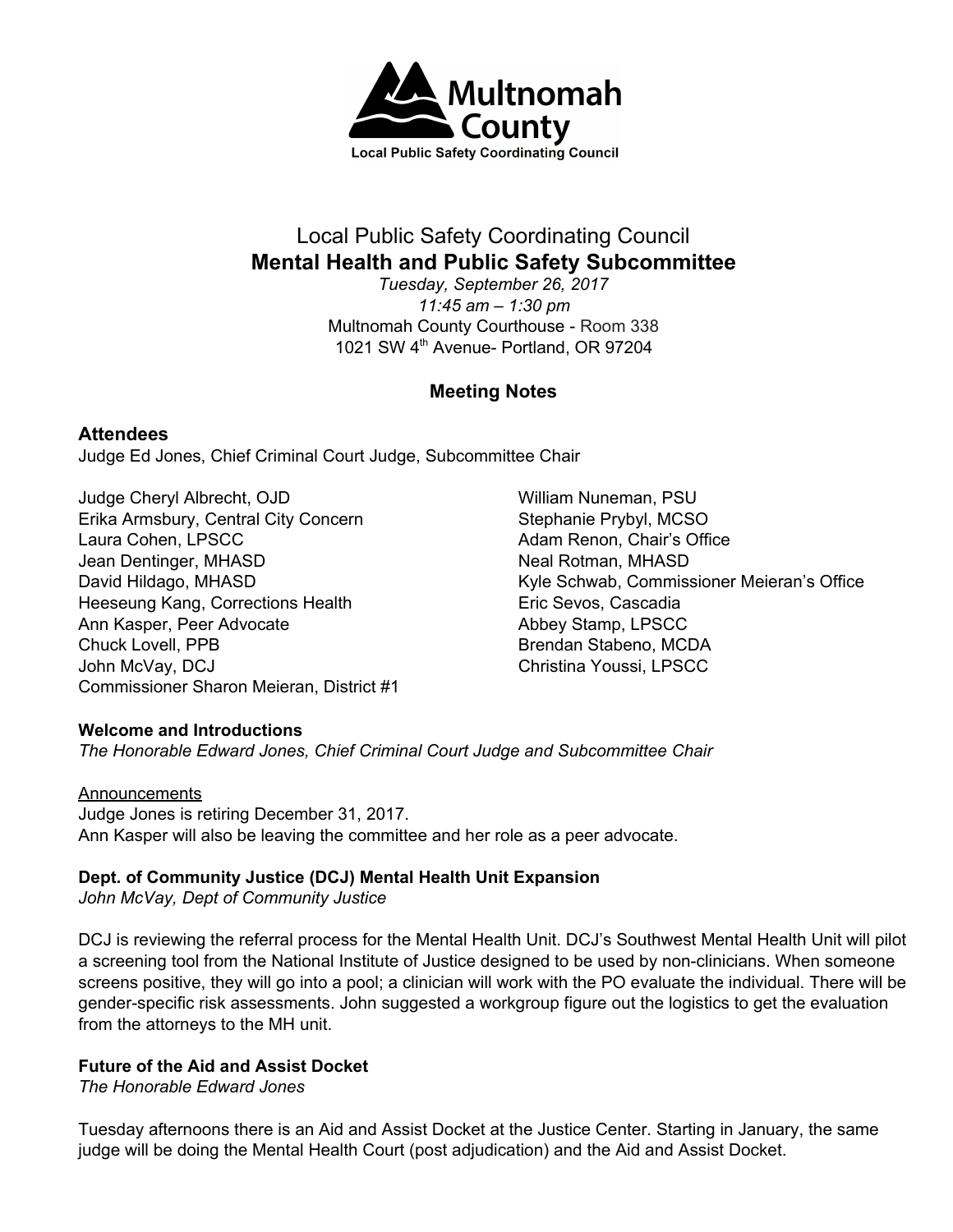

# **Safety and Justice Challenge (SJC) Strategy: Mental Health Diversion**

*Abbey Stamp, Director LPSCC*

Abbey Stamp announced the Safety and Justice Challenge All-Sites Visit in New Orleans in October. She will be attending the behavioral health sessions to reduce jail use for people with mental health issues. If the SJC money is awarded, the county will develop a service similar to the STP program but for women, with gender and cultural specific programming. Peers need to be included on the planning committee.

Another SJC strategy is to begin release planning once an inmate with mental health issues is admitted.

The Aid and Assist work was included in the package submitted to MacArthur.

The creation a Mental Health Diversion drop-off at Cascadia is in the planning stage.

### **Sheriff's Office Implementation of Audit Recommendations**

*Stephanie Prybyl, Multnomah County Sheriff's Office*

Stephanie Prybyl noted the 3 audits of the Sheriff's Office (Corrections Grand Jury, Use of Force, and Disability Rights Oregon). There were 75 recommendations total that fit into 3 areas. For more information, contact Stephanie at MCSO. There will be a public briefing before the board in November.

### **Mental Health Systems Review Project**

*Commissioner Sharon Meieran, District 1*

Commissioner Sharon Meieran is interested in systems integration and has advocated for hiring an organization to conduct a 6-month Mental Health Systems review.

### **Community Reviews of Unity**

*Ann Kasper, Peer and Advocate*

Ann Kasper expressed what she felt was missing at Unity. Ann has witnessed two arrests at Unity. Commissioner Meieran and Ann will continue the conversation.

### **Corrections Health Updates**

*Heeseung Kang, Corrections Health Mental Health Manager*

Heeseung Kang was hired as a mental health manager. Other updates include:

- addition of a Mental Health Supervisor position
- addition of two Mental Health Consultant positions
- enhanced access to mental health providers
- redecorated mental health observation unit
- continued MCSO enhancements

Judge Jones suggested the 370 team and the inside consultants rotate jobs.